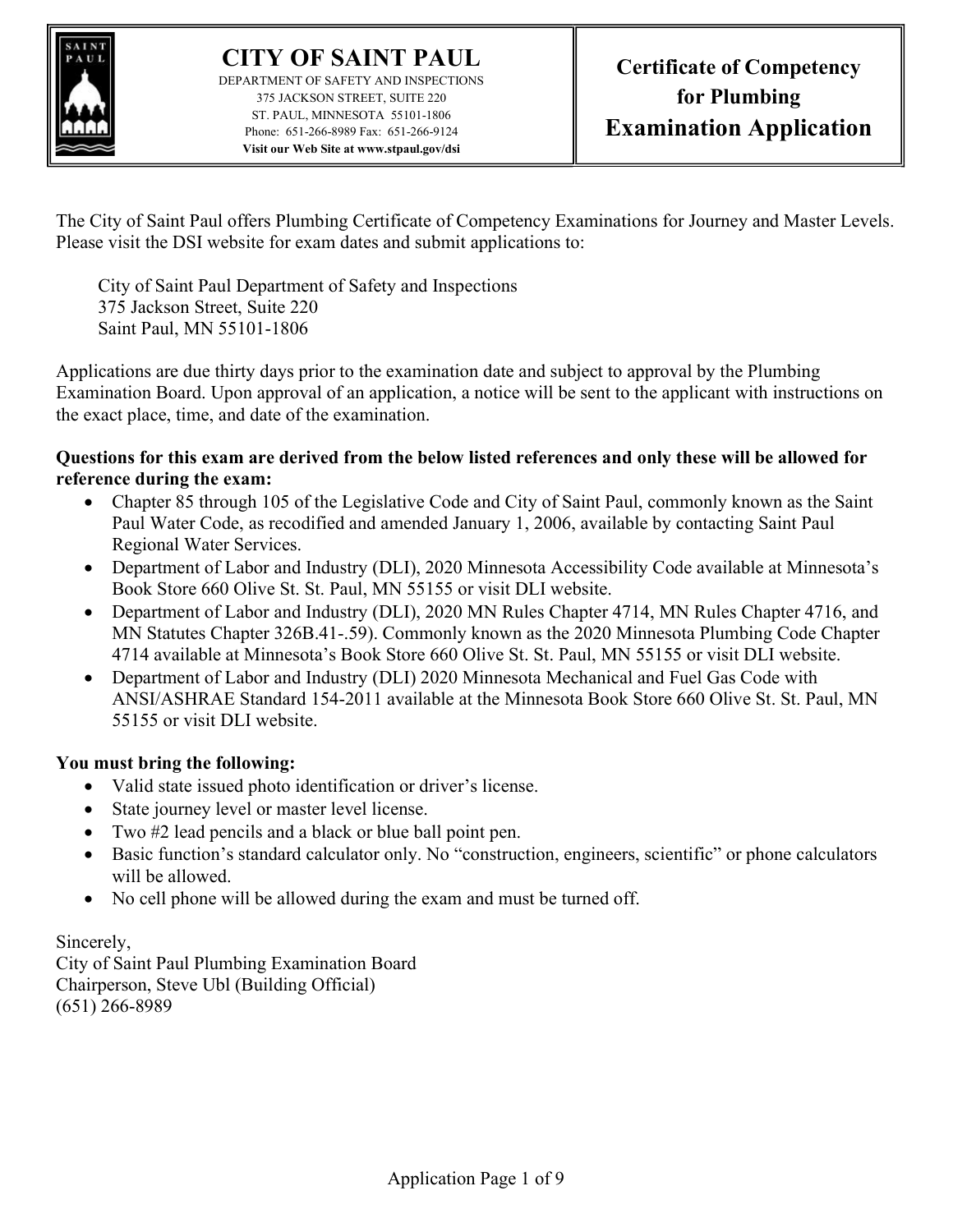

DEPARTMENT OF SAFETY AND INSPECTIONS 375 JACKSON STREET, SUITE 220 ST. PAUL, MINNESOTA 55101-1806 Phone: 651-266-8989 Fax: 651-266-9124 Visit our Web Site at www.stpaul.gov/dsi

#### Qualifications for Journey Level

- Must possess a State of Minnesota journey level plumbing license.
- Must have a notarized voucher signed by a State of Minnesota master level plumbing license holder.

#### Qualifications for Master Level

- Must possess a State of Minnesota master level plumbing license.
- Must have notarized vouchers signed by two State of Minnesota master level plumbing license holders.

#### Additional Information

- Provide Addendum to License Application MN tax id / FEIN / SSN.
- Read the instructions sheet for journey or master level plumbing exam.

#### Testing Procedures

- Applications are due thirty days prior to the examination date and subject to approval of the examining board. Upon approval of an application, a notice will be sent to the applicant with instructions on the exact place, time, and date of the examination.
- Examinations will be graded in the presence of the plumbing examining board within thirty days of the examination.
- If an applicant fails the examination, the applicant may review the failed portion of the exam within thirty days of notification of failure, in the presence of a representative of the Plumbing Exam Board.

#### Appeal of rejection of application or test results

 Applicant must submit a written request to appear before the examining board. After consideration of the appeal a written response will be sent to the applicant.

## Testing Criteria

Exams held a minimum of twice a year as scheduled and more frequently if required and approved by the Plumbing Examination Board. Passing score: Journey Level 70% Master 70%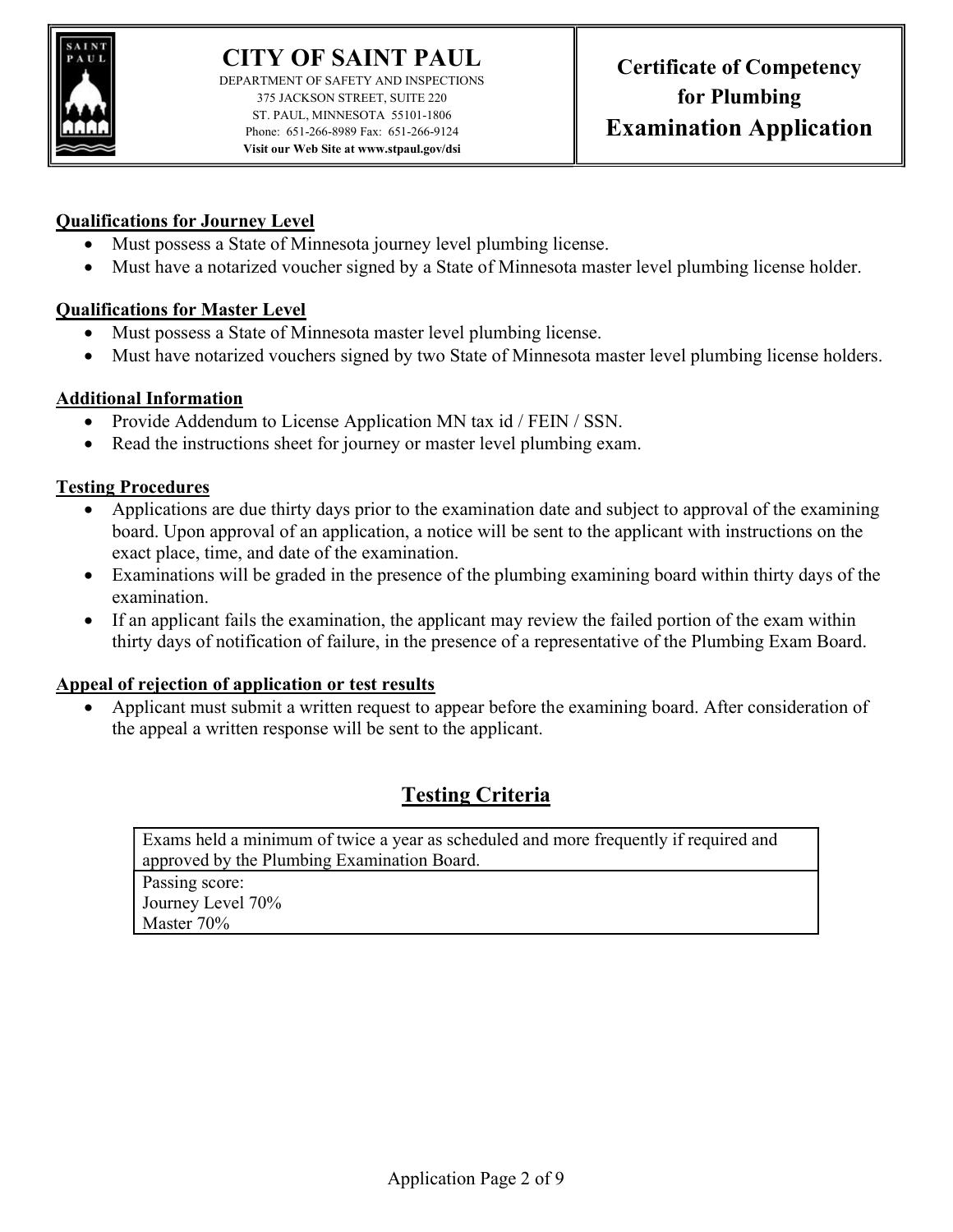

DEPARTMENT OF SAFETY AND INSPECTIONS 375 JACKSON STREET, SUITE 220 ST. PAUL, MINNESOTA 55101-1806 Phone: 651-266-8989 Fax: 651-266-9124 Visit our Web Site at www.stpaul.gov/dsi

### TO: Plumbing Journey Level Certificate of Competency Examination Applicant

#### FROM: City of Saint Paul Plumbing Examination Board

#### RE: Journey Level Applications

The following information is listed in the order it appears on the journey level application and must be included:

- 
- 
- **Page 1:**<br>
Circle journey level.<br>
Fill in your name, address, phone number, and date of birth.<br>
Fill in the name, address, and phone number of your present employer.<br>
Fill in your State of Minnesota journey level
	-
	-

**Page 2:**<br>• Have a State of Minnesota Master Plumbing License holder, completely fill in the information for voucher number three only, sign it, and have it notarized.

- **Page 3 & 4:**<br>• Fill in the record of your education and the record of your employment. Include record of all gas related education and experience.<br>• Sign and date at the bottom of page 3 & 4.
	-

- Addendum to License Application:<br>• Fill in your name, DBA, business address, business phone, preferred phone, and tax identification number of the company you work for or your social security number. Circle type: MN tax id / FEIN / SSN. If you do not provide one of these, you will not be allowed to take the exam. • Fill in your credit card information if paying by credit card. • Sign and date at the bottom.
	-
	-

### Application must be printed legibly or typed!

A fee of \$82.50 must accompany each application. Make checks payable to the "City of St. Paul". Remit application and fee to: Department of Safety and Inspections, 375 Jackson Street, Suite 220, Saint Paul, MN 55101-1806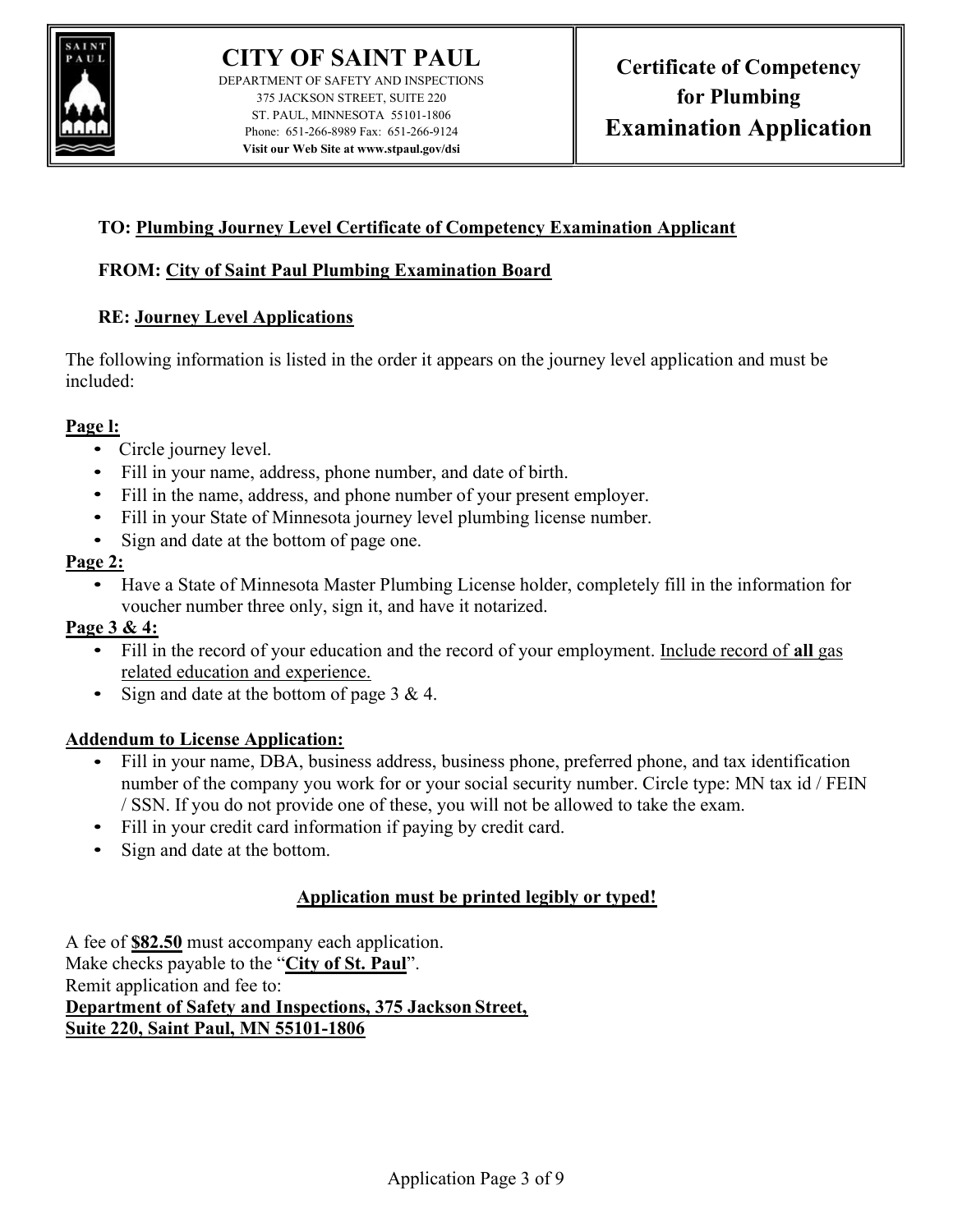

DEPARTMENT OF SAFETY AND INSPECTIONS 375 JACKSON STREET, SUITE 220 ST. PAUL, MINNESOTA 55101-1806 Phone: 651-266-8989 Fax: 651-266-9124 Visit our Web Site at www.stpaul.gov/dsi

### TO: Plumbing Master Level Certificate of Competency Examination Applicant

#### FROM: City of Saint Paul Examination Board

#### RE: Master Level Applications

The following information is listed in the order it appears on the master level application and must be included:

- 
- 
- **Page 1:**<br>
Circle master level.<br>
Fill in your name, address, phone number, and date of birth.<br>
Fill in the name, address, and phone number of your present employer.<br>
Fill in your State of Minnesota master level pl
	-
	-

Page 2:<br>• Have two State of Minnesota Master License holders, completely fill in the information for voucher number one and two, sign it, and have it notarized.

- **Page 3 & 4:**<br>• Fill in the record of your education and the record of your employment. Include record of all gas related education and experience.
	- Sign and date at the bottom of page  $3 & 4$ .

- Addendum to License Application:<br>• Fill in your name, DBA, business address, business phone, preferred phone, and tax identification number or your social security number. Circle type: MN tax id / FEIN / SSN. If you do not provide
	- one of these, you will not be allowed to take the exam.<br>• Fill in your credit card information if paying by credit card.<br>• Sign and date at the bottom.
	-

### Application must be printed legibly or typed!

A fee of \$82.50 must accompany each application. Make checks payable to the "City of St. Paul". Remit application and fee to: Department of Safety and Inspections, 375 Jackson Street, Suite 220, Saint Paul, MN 55101-1806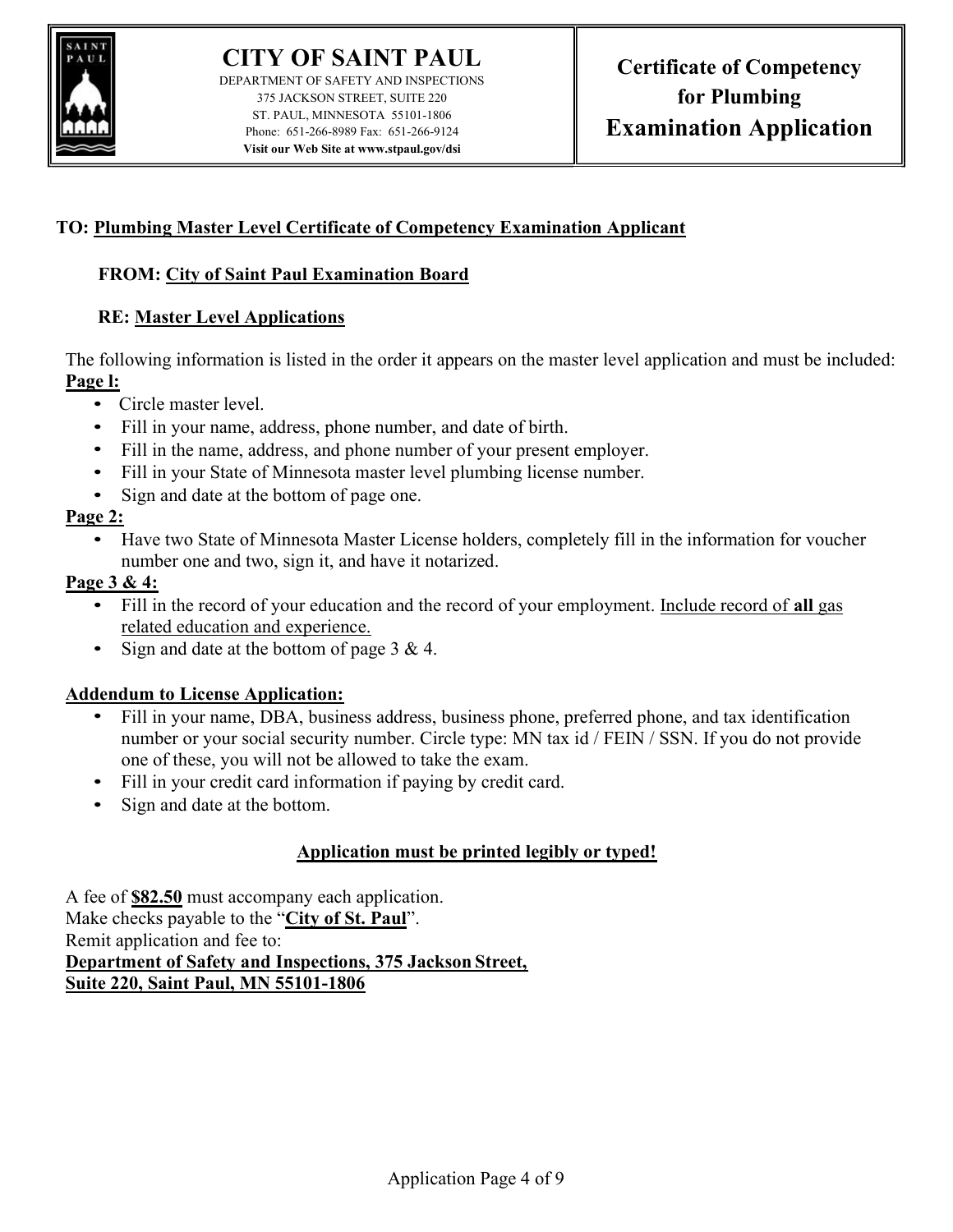

CITY OF SAINT PAUL DEPARTMENT OF SAFETY AND INSPECTIONS 375 JACKSON STREET, SUITE 220 ST. PAUL, MINNESOTA 55101-1806 Phone: 651-266-8989 Fax: 651-266-9124 Visit our Web Site at www.stpaul.gov/dsi

### Circle the appropriate level:

## MASTER LEVEL (Fee \$82.50 EACH)

## JOURNEY LEVEL (Fee \$82.50 EACH)

#### IMPORTANT! PRINT LEGIBLY OR TYPE!

I, DESIRE TO OBTAIN A CERTIFICATE OF COMPETENCY IN THE PLUMBING TRADE AS CIRCLED ABOVE AND HEREWITH APPLY. I HAVE FULFILLED ALL PREREQUISITES AS TO STATE LICENSE, AGE, EXPERIENCE AND/OR APPRENTICESHIP. I HAVE PAID THE REQUIRED EXAMINATION FEE WHICH IS NOT REFUNDABLE. IT IS UNDERSTOOD AND AGREED THAT SIX (6) MONTHS MUST ELAPSE BEFORE I CAN REPEAT THIS EXAMINATION AND THAT ALL RULES, REGULATIONS AND DECISIONS OF THE BOARD SHALL GOVERN IN ALL CASES.

| Home Phone + Area Code: Date of Birth: 2001                                                                                                                                                                                    |  |  |
|--------------------------------------------------------------------------------------------------------------------------------------------------------------------------------------------------------------------------------|--|--|
|                                                                                                                                                                                                                                |  |  |
| Present Employer Name: 1988 and 2008 and 2008 and 2008 and 2008 and 2008 and 2008 and 2008 and 2008 and 2008 and 2008 and 2008 and 2008 and 2008 and 2008 and 2008 and 2008 and 2008 and 2008 and 2008 and 2008 and 2008 and 2 |  |  |
|                                                                                                                                                                                                                                |  |  |
|                                                                                                                                                                                                                                |  |  |
|                                                                                                                                                                                                                                |  |  |
| I solemnly swear that the agreements are true to the best of my knowledge and belief and affix my signature to<br>attest thereto.                                                                                              |  |  |
|                                                                                                                                                                                                                                |  |  |
| A DDI LOATION MHAT DE AIDMITTED THIDTV (20) DAVA DDIOD TO DATE OF EVAM                                                                                                                                                         |  |  |

### APPLICATION MUST BE SUBMITTED THIRTY (30) DAYS PRIOR TO DATE OF EXAM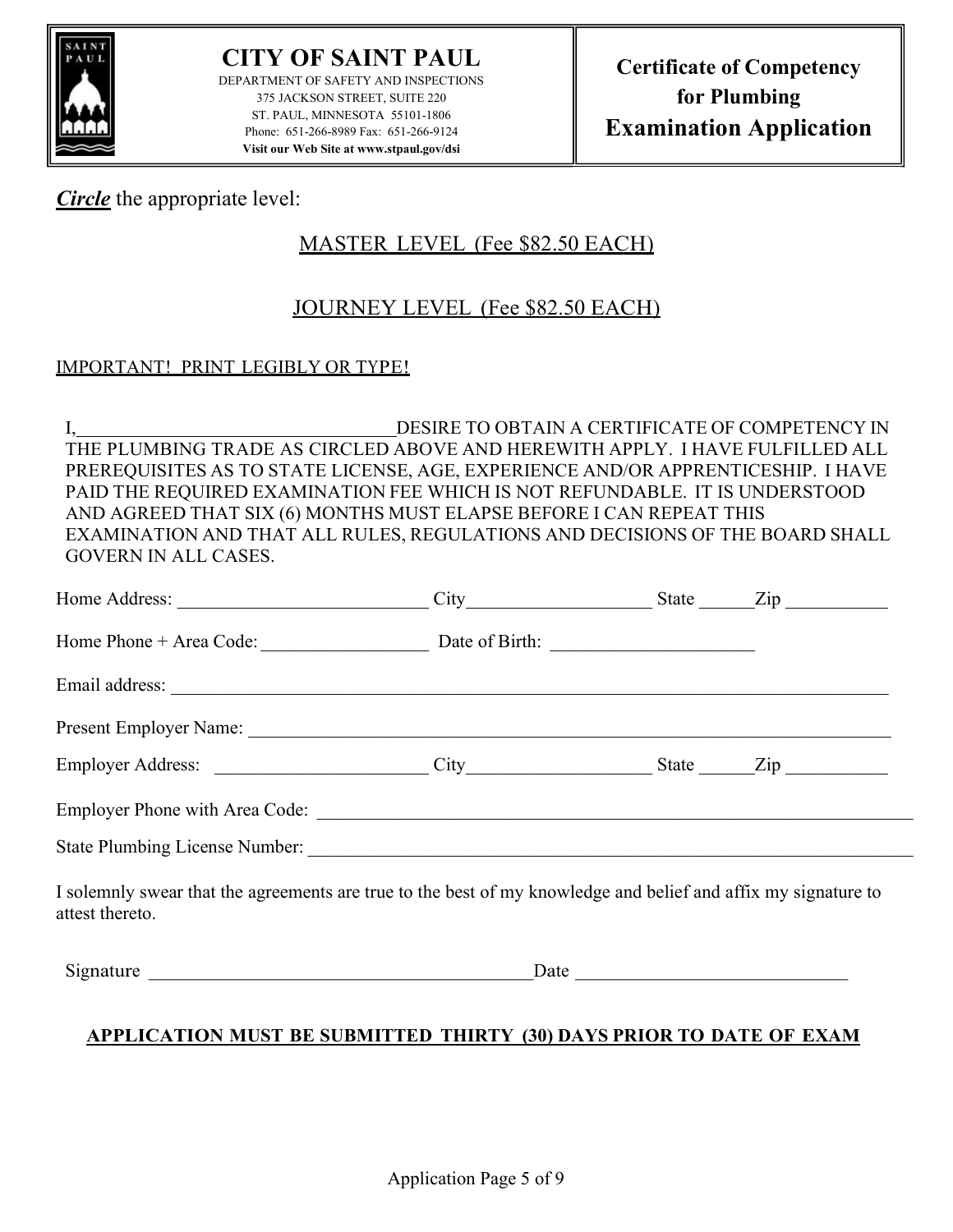#### APPLICANTS FOR EXAMINATION MUST HAVE VOUCHERS SIGNED AS FOLLOWS:

Master Applications: Vouchers 1 & 2

#### MASTER VOUCHER #1 FOR MASTER APPLICANTS ONLY

| <b>STATE OF MINNESOTA</b>            |                                                               |                                |        |
|--------------------------------------|---------------------------------------------------------------|--------------------------------|--------|
| COUNTY OF                            | I, the undersigned Master Plumber, swear that I have          |                                |        |
|                                      | personally known:                                             | for                            | vears. |
|                                      | Print Applicant's Full Name Above                             |                                |        |
| Subscribed and sworn to me this day, | The applicant is a competent journeyperson.                   |                                |        |
|                                      | I have read the above statements and believe them to be true. |                                |        |
|                                      |                                                               |                                |        |
| Notary Public                        | Master's Signature                                            | State Master's License #       |        |
|                                      |                                                               | Print Master's Full Name Above |        |
|                                      |                                                               |                                |        |
|                                      |                                                               |                                |        |
|                                      | <b>MASTER VOUCHER #2 FOR MASTER APPLICANTS ONLY</b>           |                                |        |
| <b>STATE OF MINNESOTA</b>            |                                                               |                                |        |
| COUNTV OF                            | I the undersigned Master Plumber, swear that I have           |                                |        |

| Subscribed and sworn to me this day, |  |  |  |  |
|--------------------------------------|--|--|--|--|

COUNTY OF **EXECUTE 2**, the undersigned Master Plumber, swear that I have personally known:

> for years. Print Applicant's Full Name Above

y, The applicant is a competent journeyperson. I have read the above statements and believe them to be true.

Notary Public Master's Signature State Master's License #

Print Master's Full Name Above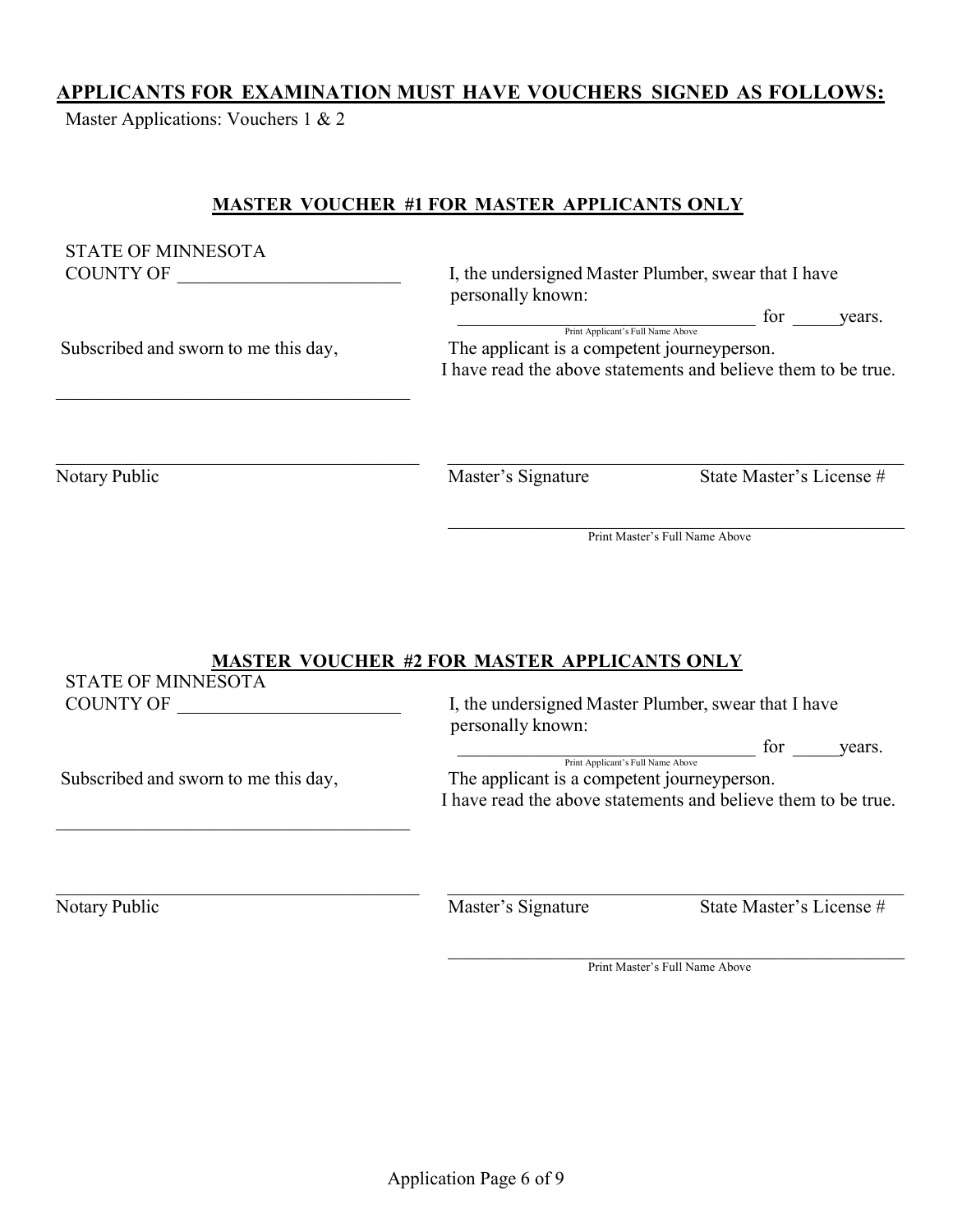### APPLICANTS FOR EXAMINATION MUST HAVE VOUCHERS SIGNED AS FOLLOWS:

Journeyperson Applicants: Voucher 3

#### VOUCHER #3 FOR JOURNEYPERSON APPLICANTS ONLY

STATE OF MINNESOTA<br>COUNTY OF I, the undersigned Master Plumber, swear that I have personally known: \_\_\_\_\_\_\_\_\_\_\_\_\_\_\_\_\_\_\_\_\_\_\_\_\_\_\_\_\_\_\_\_\_ for \_\_\_\_\_years. Subscribed and sworn to me this day, that I have read the above statements and believe them to be true. The applicant has received on-the-job and related training as provided by:

Notary Public Master's Signature State Master's License #

Print Master's Full Name Above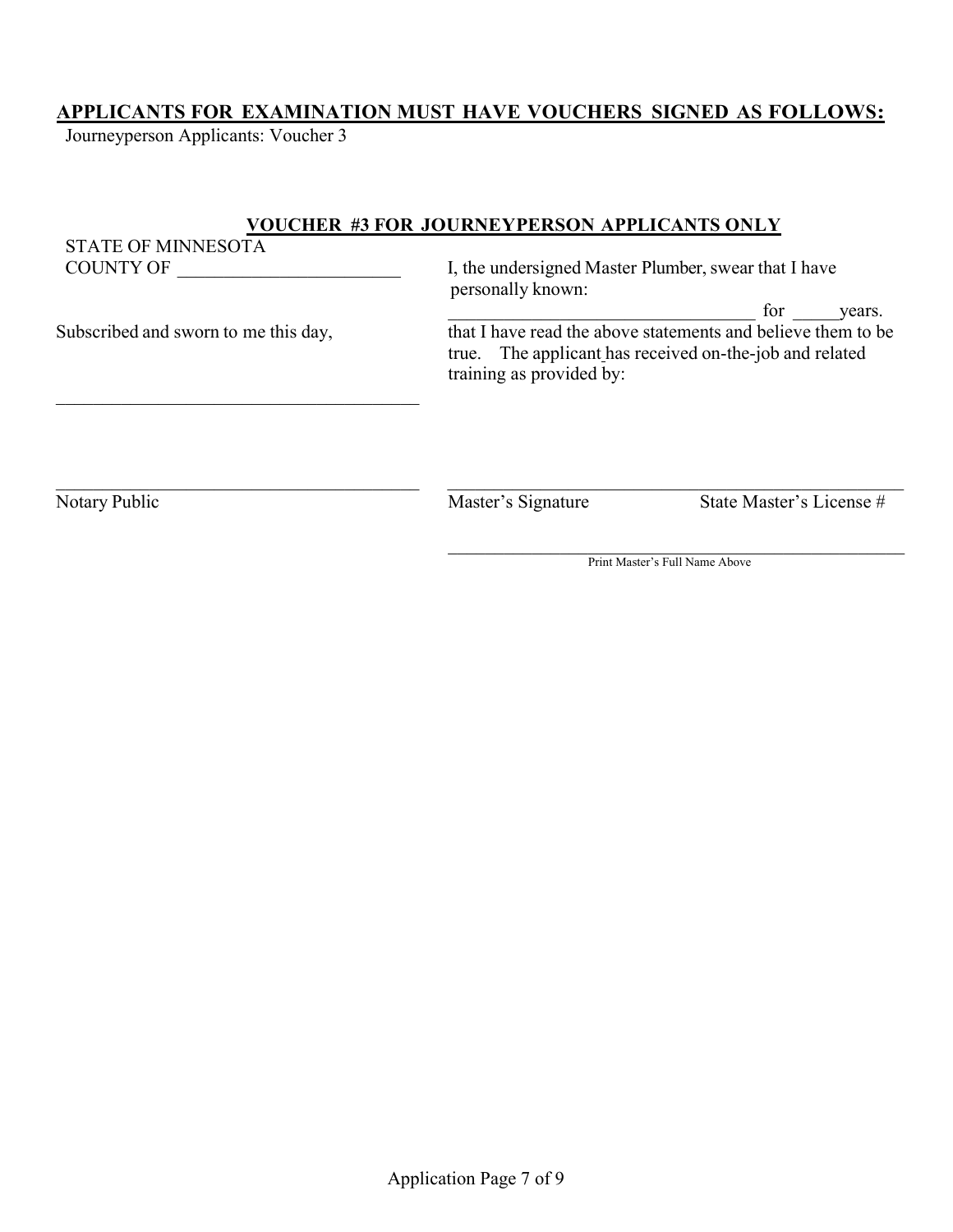#### RECORD OF EDUCATION

| RECORD OF EDUCATION                                         |                                                             |                           |                         |                             |                   |  |
|-------------------------------------------------------------|-------------------------------------------------------------|---------------------------|-------------------------|-----------------------------|-------------------|--|
| NAME OF SCHOOL, APPRENTICESHIP<br>PROGRAM OR SPECIAL COURSE | <b>COURSE OF STUDY</b><br>Include all gas related education | <b>YEARS</b><br>COMPLETED | <b>DATES</b><br>TO/FROM | DID YOU<br><b>GRADUATE?</b> | DEGREE OR DIPLOMA |  |
|                                                             |                                                             |                           |                         |                             |                   |  |
|                                                             |                                                             |                           |                         |                             |                   |  |
|                                                             |                                                             |                           |                         |                             |                   |  |
|                                                             |                                                             |                           |                         |                             |                   |  |
|                                                             |                                                             |                           |                         |                             |                   |  |
|                                                             |                                                             |                           |                         |                             |                   |  |
|                                                             |                                                             |                           |                         |                             |                   |  |
|                                                             |                                                             |                           |                         |                             |                   |  |
|                                                             |                                                             |                           |                         |                             |                   |  |
|                                                             |                                                             |                           |                         |                             |                   |  |
|                                                             |                                                             |                           |                         |                             |                   |  |
|                                                             |                                                             |                           |                         |                             |                   |  |

Note: Credit not given for special courses unless written description of course content from the institution is attached to this application.

#### RECORD OF EMPLOYMENT

List related work experience starting with the most recent employer, be

specific.

| WHERE AND WHAT TYPE OF WORK WAS PERFORMED<br>Include all gas related experience | LENGTH OF<br><b>EMPLOYMENT</b> | ${\rm FROM}$<br>MO./YR. | $_{\rm TO}$<br>MO./YR. |
|---------------------------------------------------------------------------------|--------------------------------|-------------------------|------------------------|
|                                                                                 |                                |                         |                        |
|                                                                                 |                                |                         |                        |
|                                                                                 |                                |                         |                        |
|                                                                                 |                                |                         |                        |
|                                                                                 |                                |                         |                        |
|                                                                                 |                                |                         |                        |
|                                                                                 |                                |                         |                        |
|                                                                                 |                                |                         |                        |
|                                                                                 |                                |                         |                        |
|                                                                                 |                                |                         |                        |
|                                                                                 |                                |                         |                        |

(If additional space is needed, use next page of application)